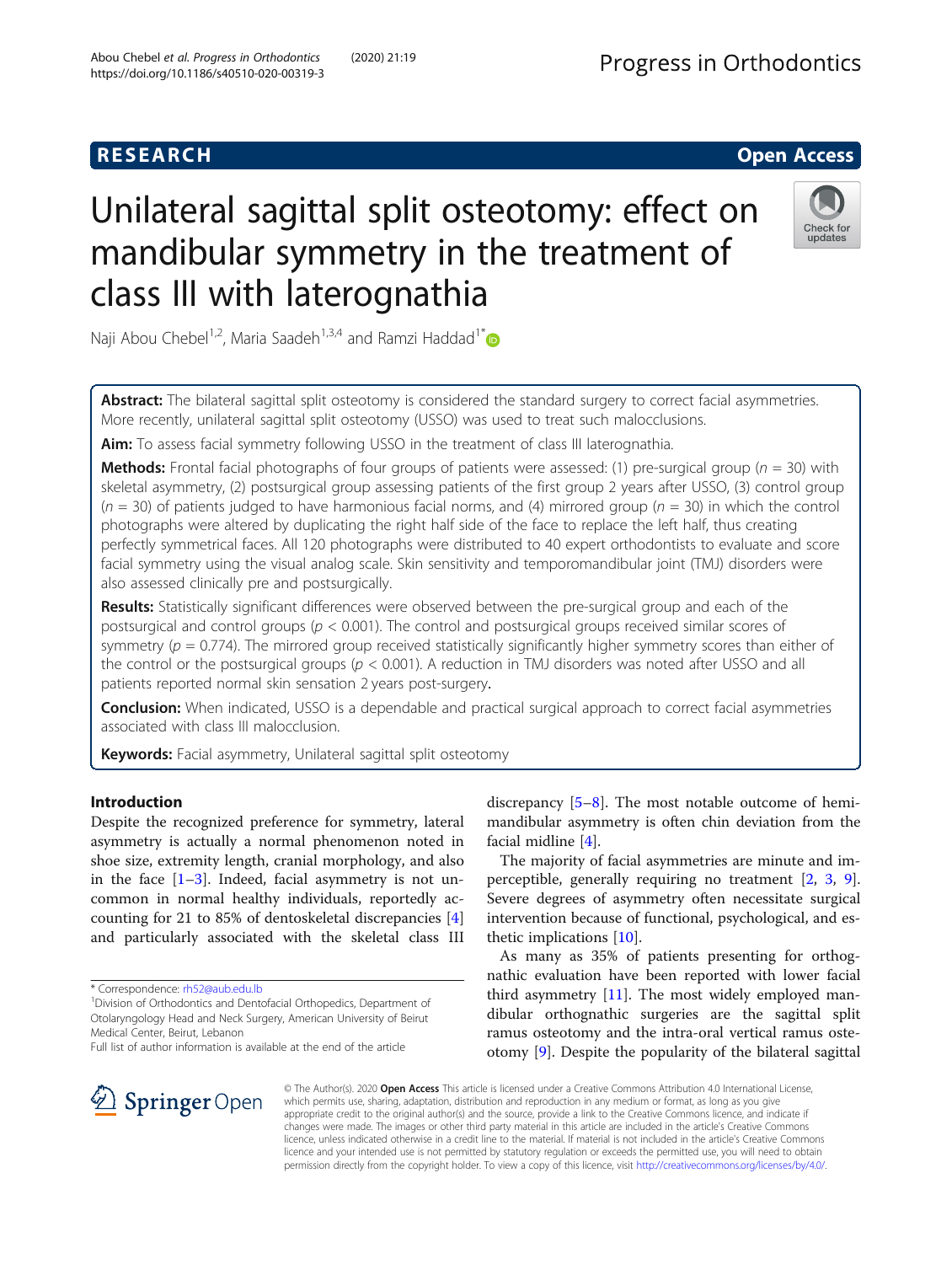split ramus osteotomy (BSSRO) and its outcome reliability in symmetrical mandibular surgery (parallel advancement or setback) [[12](#page-7-0)], its application to asymmetrical correction may result in an asymmetrical mandible despite the correction of chin position. When the right and left mandibular angles are symmetrical, any correction of laterognathia or cant may create interferences between the inner and outer tables of the sagittal splits and create asymmetry at the level of the ramus and angles  $[13]$  $[13]$  $[13]$ . To avoid bony interferences, Ellis proposed an additional cut to the inner table; however, when the mandibular angles are already asymmetrical, this additional procedure maintains the existing asymmetry. On the contrary, in such conditions, asymmetrical bony contact may displace the ramus laterally on one side and medially on the other side, potentially improving the symmetry at the level of the angles. Although desirable, these "yaw" movements are extremely difficult to accurately plan in advance because of the difficulty to have a reproducible reference for the surgical cuts and movements.

A potential solution to this problem is to correct mandibular asymmetry through a unilateral sagittal split osteotomy (USSO) when indicated. The unilateral cut allows the surgeon to use the opposite condyle as the center of rotation, thereby controlling the yaw of the mandible during surgery and achieving more predictable results. Despite early descriptions of the USSO [\[5](#page-7-0)], and subsequent case reports and case series [\[6,](#page-7-0) [7,](#page-7-0) [14](#page-7-0), [15](#page-7-0)], controversy remains with respect to its effectiveness and complications. Our team has been conducting the USSO to correct class III laterognathia when mandibular translation could correct asymmetry with limited anteroposterior movement. The objective of this study was to evaluate the achieved facial symmetry after using the USSO technique in adult patients presenting with mandibular laterognathia, compared to a control group of adult patients without facial asymmetry.

#### Material and methods

The study was approved by the Institutional Review Board of the American University of Beirut (#BIO-2017- 0447). The surgical sample consisted of patients with class III laterognathia who did not present frontal occlusal canting. All patients underwent a USSO procedure coupled with a maxillary Le Fort I surgery. In 6 patients of the total sample, genioplasty was anticipated and performed in only the anteroposterior direction. The selection criteria included clinical and radiographic confirmation of mandibular asymmetry, and eligibility for the USSO upon clinical examination.

#### Surgical planning and procedure

Eligibility for the USSO was determined through the "forced symmetry" concept, originally described by

Grybauskas et al. for the BSSO [[16\]](#page-7-0). The patients were instructed to gradually rotate the mandible to a centered position when a symmetrical lineup of the chin with the face was obtained. The patient was requested to maintain the mandible in that position, to ascertain visually and through palpation that the asymmetry at the level of the ramus and two gonial angles was visually corrected.

The surgical sequence included the mandible-first approach. An occlusal wafer was prepared and fabricated prior to surgery to facilitate sliding of the mandible to the centered position during surgery. After performing the sagittal split on one side, the mandible was moved using the opposite condyle as the center of rotation. The site of the split (right or left) was determined in the presurgical planning phase depending on the desired esthetic outcome with respect to mandibular advancement or setback to improve the facial profile. The USSO was performed on the same side of the deviation when the mandible required advancement and on the opposite side of the deviation for mandibular setback. Temporary maxillo-mandibular fixation was realized with the chin centered to the facial midline by rigid fixation of the unilateral sagittal split with three bicortical screws. Following mandibular fixation, a classical Le Fort I cut was performed, the maxilla advanced, then fixed to the mandible in ideal occlusion before finally applying rigid fixation with four L-shaped plates.

All surgical procedures were conducted under standard general anesthesia (with nasotracheal intubation) by the same surgeon, using an intra-oral approach. Intermaxilllary fixation was achieved with the use of interarch elastics in the direction of the surgery and was maintained for a period of 1 month. None of the patients experienced or reported any significant complications. Clinical follow-up was performed once a week for a period of 1 month. Postsurgical orthodontic treatment was completed within an average period of 6.5 months, in which inter-arch elastics were continued as necessary to optimize seating of the dental occlusion. All patients were recalled at a yearly basis for at least 2 years after finalizing surgical treatment.

#### Study procedure

The photographs of two groups of patients, later stratified in 4 groups, formed the basis of the study (Table [1](#page-2-0)): (1) the surgical group: 30 adult patients who had received the USSO surgical procedure to correct their class III malocclusion with mandibular asymmetry and (2) the control group: 30 adult patients who consulted for reasons other than facial asymmetry, who were judged to be free of notable facial asymmetry. The faces of the control group were assessed clinically and on routine radiographs and photographs and were judged to be within acceptable norms, a procedure in concordance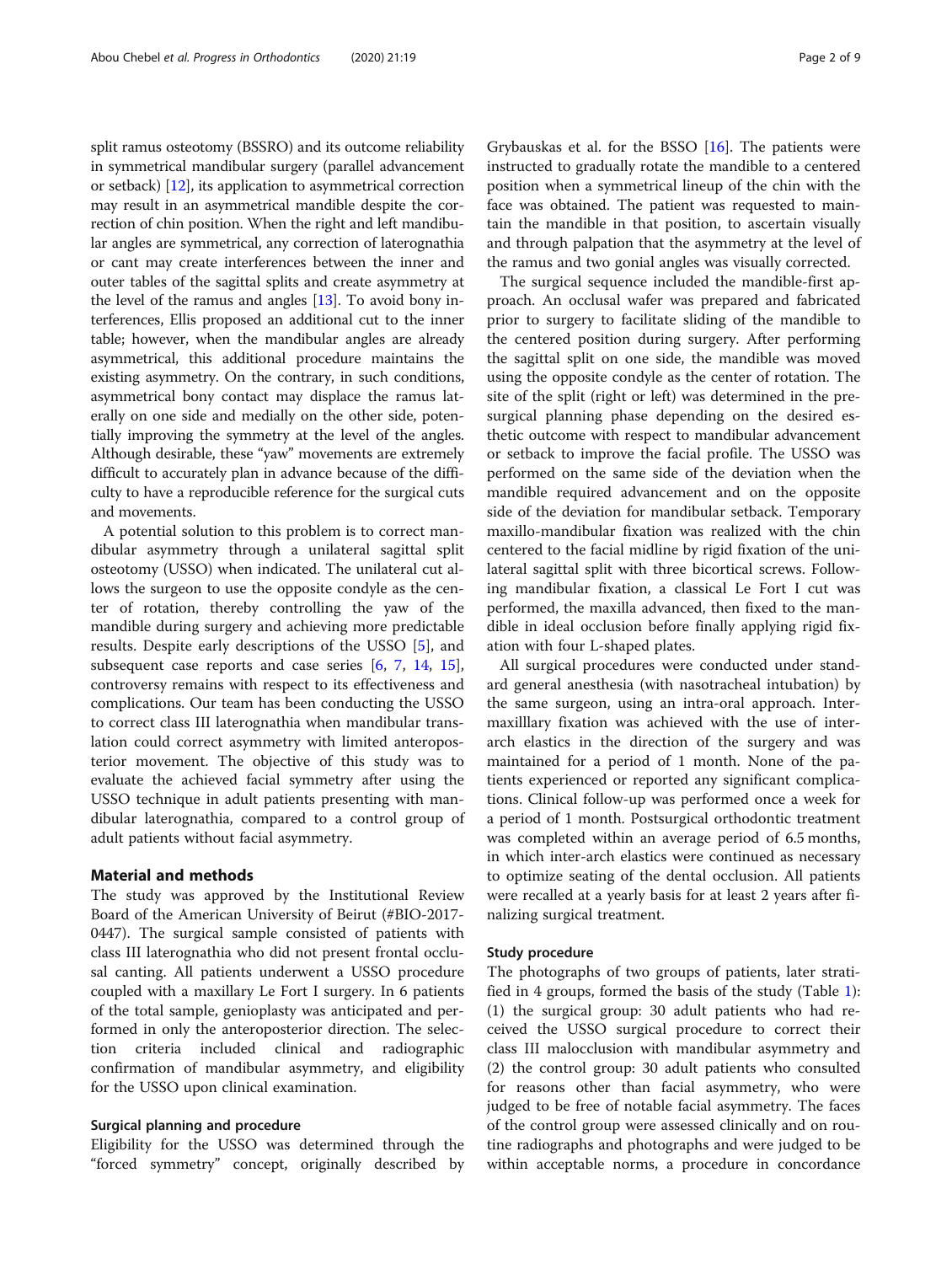<span id="page-2-0"></span>

| Table 1 Selection criteria in the surgical and control groups |  |  |  |  |
|---------------------------------------------------------------|--|--|--|--|
|                                                               |  |  |  |  |

|                                                                    | Surgical group                                      | Control group                                   |
|--------------------------------------------------------------------|-----------------------------------------------------|-------------------------------------------------|
| Menton deviation assessed clinically and on frontal<br>photographs | > 3 mm from the midsagittal plane/facial<br>midline | < 1 mm from midsagittal plane/facial<br>midline |
| Deviation of dental midlines                                       | $> 3 \,\mathrm{mm}$                                 | $< 1$ mm                                        |
| Skeletal relationships                                             | Class III (ANB $<$ 0°)                              | Class I ( $0^\circ$ < ANB < 4 $^\circ$ )        |

with previous studies comparing asymmetrical patients to control samples [[17,](#page-7-0) [18](#page-7-0)].

Frontal photographs were taken with a digital camera (500D, Macro lens canon EF 50 mm 1:2.5, Canon, Japan) with a white background. The distance between the white background and the camera was 1 m, which was a regular setup in the clinic for taking all orthodontic records, whereby practitioner and patient locations were marked with specific signs on the floor. The patients were instructed to stand with their heads in natural head position, while the practitioner judged the correctness of the position and adjusted it when needed. The patients were then instructed to look directly at the camera lens and maintain occlusal rest position. The camera settings (flash, aperture, and zoom) were standardized. Both ears were exposed, and the right and left distances between the exocanthus and the hairline were the same.

To form a sample of perfectly symmetrical faces, the photographs of all 30 control patients were modified and mirror imaged on Photoshop (Photoshop CS4 11.0.1, Windows 7) whereby the right half of the face was duplicated and flipped to build a perfectly symmetrical face.

The final study sample consisted of a total of 120 frontal extraoral photographs distributed into four groups (Fig. [1\)](#page-3-0):

- 1. Pre-surgical group: pretreatment frontal photographs of the 30 patients in the surgical group (Fig. [1](#page-3-0)a),
- 2. Postsurgical group: 2 years postsurgical frontal photographs of the 30 patients in the surgical group (Fig. [1](#page-3-0)b),
- 3. Control group: original frontal photographs of the 30 patients in the control group (Fig. [1](#page-3-0)c),
- 4. Control mirrored group: mirrored photographs of the 30 patients in the control group (Fig. [1](#page-3-0)d).

The colored photographs were numbered and printed individually on size A4 papers in random order, and the survey was distributed to a panel of 40 experienced orthodontists who had been practicing for at least 5 years. The orthodontists were requested to rate the facial symmetry on a 50-mm visual analog scale (VAS), ranging from "most asymmetric" (0 mm) on the left to "most symmetric" (50 mm) on the right; all assessments were subjective (Fig. [2](#page-4-0)). The VAS has been reported to have superior psychometric characteristics than discrete scales, and avoids the "ceiling effect" associated with discrete scales [[19\]](#page-7-0) and allows for the application of a wider range of statistical methods [[20\]](#page-7-0). A single blind investigator measured the markings on the 50-mm VAS provided by each respondent for all 120 photographs using a digital caliper to the nearest 0.01 mm and recorded the measurement on a separate datasheet.

Facial skin sensitivity was tested clinically before treatment by asking all patients who underwent surgery to score on a scale ranging from 0 to 10 (0 being complete loss of sensitivity and 10 having normal sensation), the level of sensitivity loss. Temporomandibular joint (TMJ) disorders were also examined clinically by the same orthodontist. They included the assessment of the following: (1) pain at the level of both joints, (2) clicking, (3) mandibular deviation during opening, and (4) limitation of mouth opening. All findings were registered and the same criteria were tested 2 years postsurgically when the patients presented for the follow-up photographs. In addition, posteroanterior and lateral cephalograms, and panoramic radiographs were taken systematically on all patients before and after treatment in a digital radiographic machine (Instrumentarium Dental Company, Tuusula-Finland). The radiographs had a 1:1 ratio to actual size, and were processed through the manufacturer's software (Cliniview, version 9.3.0.6). The condylar neck width and height were evaluated visually by superimposing the pre- and postsurgical radiographs for any anomaly in shape and interruption in outline.

A randomly selected sample of 10% of the total sample  $(n = 12, 3$  from each group) was processed and measured by another examiner (MS) to determine the interexaminer reliability. In addition, the same investigator repeated 12 assessments of each group (at least 2 weeks after) to quantify the intra-examiner error.

### Statistical analysis

The repeated measures were evaluated with the two-way mixed effects intraclass correlations for absolute agreement on single measures to calculate both inter and intra-examiner errors. The 40 assessment scores provided by the panel of orthodontists were averaged for each photograph. Paired  $t$  tests were used to evaluate the difference between pre- and postsurgical group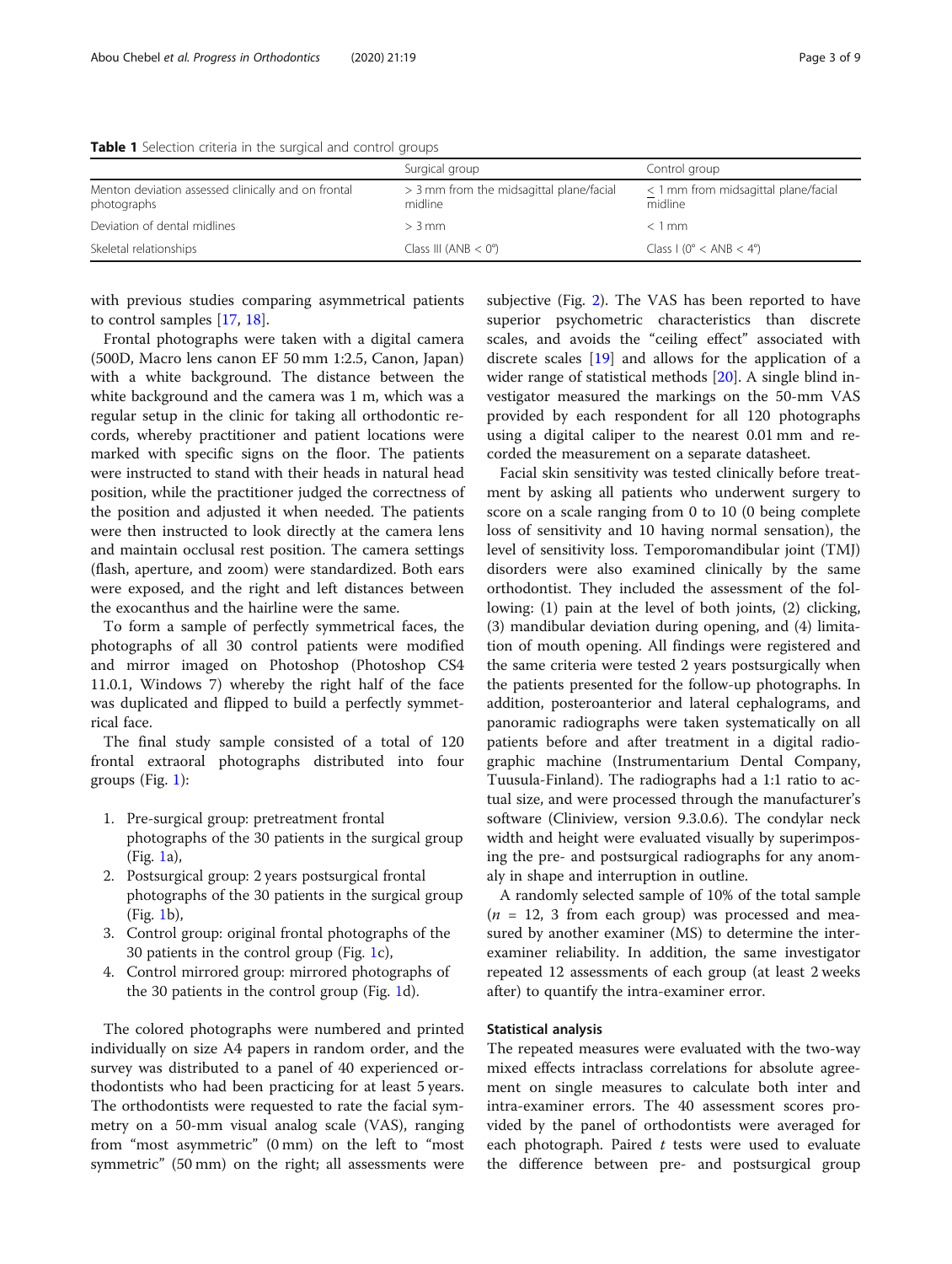<span id="page-3-0"></span>

Postsurgical photograph of patient after USSO correction. c Photograph of patient judged to have well-balanced facial proportions. d Mirrored photograph of patient where the right half of the face is duplicated

scores, in addition to the difference between control and their corresponding mirrored images. The difference between postsurgical and control groups and between postsurgical and mirrored groups was tested using the independent  $t$  test, after a Bonferroni correction for multiple testing. The significance was set at 0.05. Data were analyzed using the Statistical Package for Social Sciences (SPSS $\degree$ , version 23.0, IBM $\degree$ ).

# Results

Reliability of repeated measurements was high for both intra and interexaminer errors. The intraclass correlation coefficients varied from 0.895 to 0.998 for the intra-rater and from 0.888 to 0.993 for the inter-rater reliability.

Following surgery, the surgical group was assigned a mean score of  $28.81 \pm 5.51$ , which was statistically significantly higher than the scores assigned to the presurgical photographs by a difference of 14.22 points  $(14.59 \pm 6.4, p < 0.001,$  Table [2](#page-4-0)). The post-surgery mean

score was nearly similar to the score assigned to the control group (29.26  $\pm$  4.97, Table [3\)](#page-4-0), the statistically non-significant difference averaging only 0.45 in favor of the control group. The mirror group, however, received the highest mean score of  $42.67 \pm 2.24$ , which was statistically significantly greater than both the postsurgical  $(p)$  $<$  0.001, Table [3\)](#page-4-0) and the control ( $p <$  0.001, Table [2](#page-4-0)) groups, the difference being on average 13.86 and 13.41 points respectively.

All patients reported normal skin sensation 2 years postsurgical, with 38 patients scoring 10/10, and 2 submitting scores of 9/10.

Two patients reported bilateral pain at the level of the temporomandibular joint (TMJ) before surgery. The problems were diagnosed of neuromuscular origin. Palliative treatment instituted as other adjunct treatment (e.g., with nightguard) was not deemed to be advantageous because of the skeletal dysplasia. After surgery and at 2 years follow-up, no pain was registered on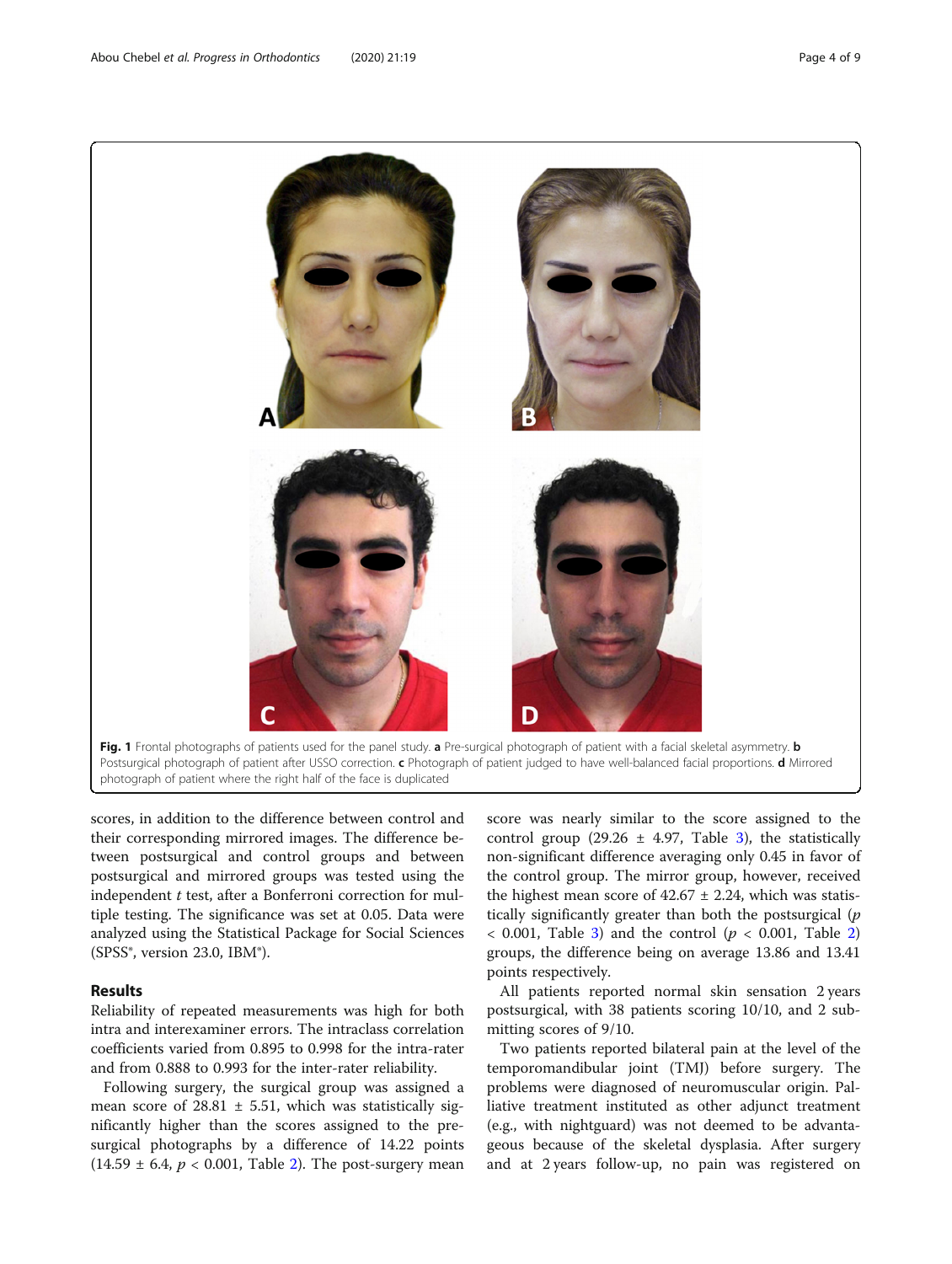<span id="page-4-0"></span>Abou Chebel et al. Progress in Orthodontics (2020) 21:19



either side. Three other patients reported bilateral clicking before surgery; in only one of them, the clicking persisted after treatment but no additional therapy was recommended. Neither deviation nor limitation of mouth opening was detected.

The lack of condylar symptoms 2 years postsurgically was a positive indicator of condylar health. In addition, visual examination and superimposition of the pretreatment and the 2-year postsurgical panoramic radiographs did not reveal any apparent anomaly in shape or interruption in outline on the condylar surface and neck, nor in the width and height of the latter, discarding suspicious signs of condylar resorption necessitating further investigation.

Table 2 Comparison between control and mirrored groups and between pre-surgical and postsurgical groups

| Group        | Mean  | SD   | Mean<br>difference | SE.<br>mean | Paired t test |                        |
|--------------|-------|------|--------------------|-------------|---------------|------------------------|
|              |       |      |                    |             |               | $p$ value              |
| Control      | 29.26 | 4.97 | $-13.41$           | 5.12        | $-13.854$     | $< 0.001$ <sup>*</sup> |
| Mirrored     | 42.67 | 225  |                    |             |               |                        |
| Pre-surgical | 14.59 | 6.41 | $-14.22$           | 5.52        | $-14.344$     | < 0.001                |
| Postsurgical | 28.81 | 5.51 |                    |             |               |                        |

 $*$ Statistically significant,  $p < 0.001$ 

Table 3 Comparison between the postsurgical group and both control and mirrored groups

| comeron anno minione a quo apo |       |      |                    |             |        |         |  |
|--------------------------------|-------|------|--------------------|-------------|--------|---------|--|
| Group                          | Mean  | SD   | Mean<br>difference | SE.<br>mean | t test |         |  |
|                                |       |      |                    |             |        | p value |  |
| Control                        | 29.26 | 497  | 0.45               | 1.37        | 0.328  | 0.744   |  |
| Postsurgical                   | 28.81 | 5.51 |                    |             |        |         |  |
| Mirrored                       | 42.67 | 2.25 | 13.86              | 1.07        | 12.883 | < 0.001 |  |
| Postsurgical                   | 28.81 | 5.51 |                    |             |        |         |  |
|                                |       |      |                    |             |        |         |  |

 $*$ Statistically significant,  $p < 0.001$ 

A representative patient report is shown in Fig. [3](#page-5-0), highlighting the major orthodontic and surgical steps in the applied treatment protocol. The patient score for asymmetry was 9.76/50 before treatment and marked 39.42/50 after surgery.

#### **Discussion**

Recent studies on mandibular structural morphology in subjects with menton deviation have revealed the existence of distinct mandibular phenotypes displaying asymmetrical lengths of the rami and varying vertical positions of the gonial angles [[17,](#page-7-0) [20,](#page-7-0) [21](#page-7-0)]. Chen et al. observed that one of 3 identified mandibular subtypes that exhibited yaw rotation was least predictably corrected using bilateral sagittal split osteotomy, with residual ramus asymmetry persisting despite the correction of menton deviation [[22\]](#page-7-0). In such conditions, the BSSRO would not produce reliable results because a proper reference in the mandible is difficult to find for treatment planning. The authors also noted that postsurgical bony contact between the two segments of the sagittal split differs on each side, potentially leading to unpredictable symmetry at the level of the rami and angles.

The etiology of a different phenotype may be related to functional or environmental factors. In a recent study assessing mandibular contour in patients with significant asymmetry, the mandibles actually displayed right-left symmetry and the optimal symmetry plane bisected the mandibular contour into two symmetrical halves [\[23](#page-7-0)]. The authors concluded that lower face asymmetry apparently results from mandibular deviation rather than structural mandibular asymmetry. They suggested that proper mandibular alignment should be the primary objective in the correction of facial asymmetry, an objective potentially easier attained with the USSO procedure in selected patients.

The inclusion of the mirrored faces as perfectly symmetrical faces helped delineate the accuracy of judging symmetry. The discrepancy between the mirrored faces score and that of the control and postsurgical groups is likely related to both the subjectivity involved in assessing facial symmetry particularly that the raters judged the photographs by inspection rather than using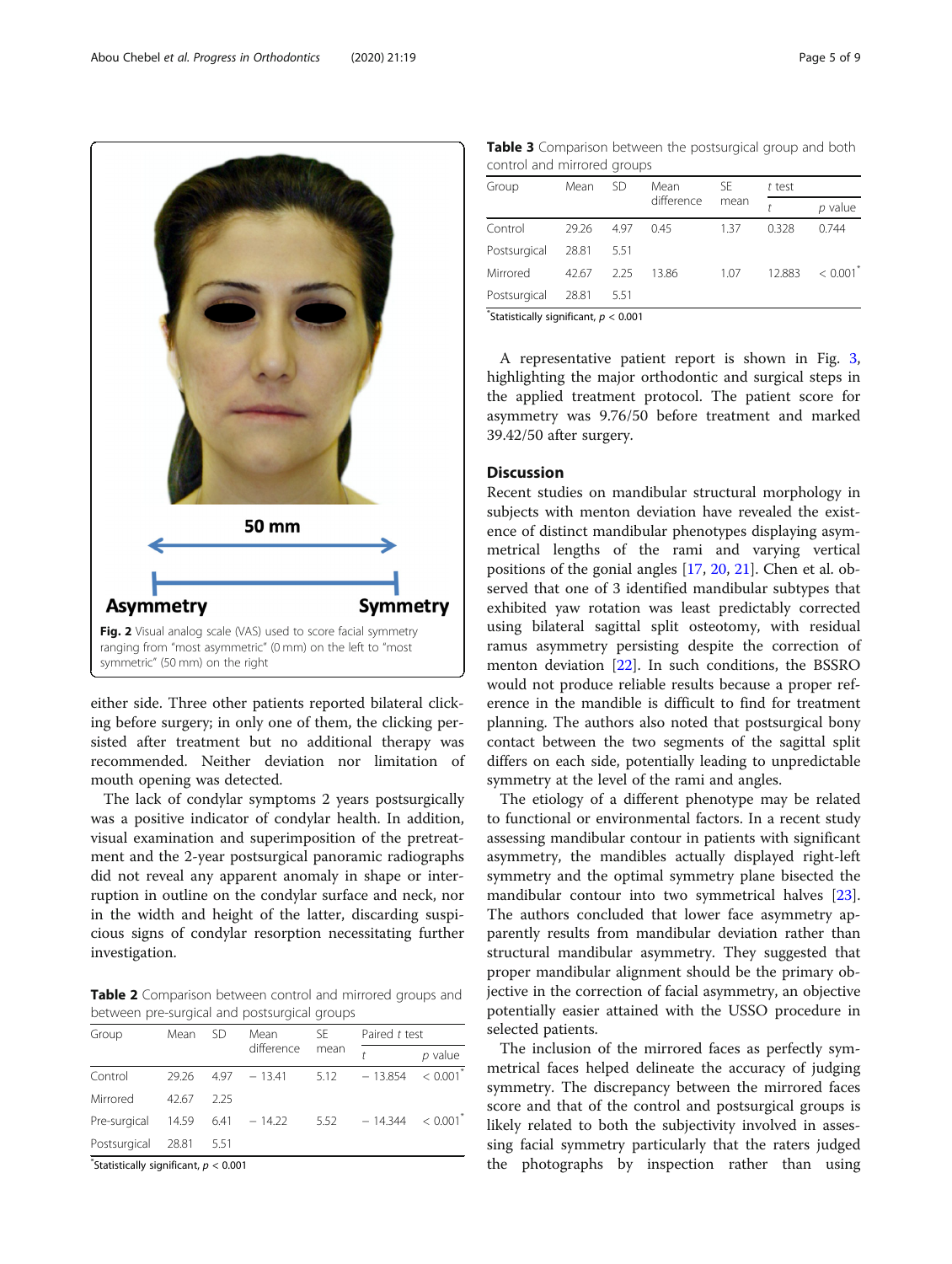<span id="page-5-0"></span>

measurements, and the VAS property of inherently avoiding the ceiling effect. Moreover, perfectly symmetrical faces have been reported to be less attractive than natural faces with subtle asymmetries and are therefore unlikely to be considered as esthetically ideal [[3,](#page-7-0) [24,](#page-7-0) [25\]](#page-7-0).

A simple genioplasty by chin translation was not contemplated to correct the asymmetry for two reasons: the mandibular angles were asymmetrical; thus, the total asymmetry would not be corrected; the genioplasty would correct the chin midline but will not improve the asymmetry of the other parts of the mandible. Therefore, the patients who underwent a genioplasty in our sample

were solely for the purpose of an anteroposterior correction, and no transversal translational movement was performed.

The eligibility for USSO through the "forced symmetry" concept was adopted for patient selection. The symmetry of the gonial angles after lineup of the chin with the face was an indication to apply the USSO technique. The patients included in our sample did not present frontal occlusal canting presurgically, which was an indicator that no vertical discrepancy would result from surgery and that any minor vertical discrepancy appearing during surgery would be corrected in situ.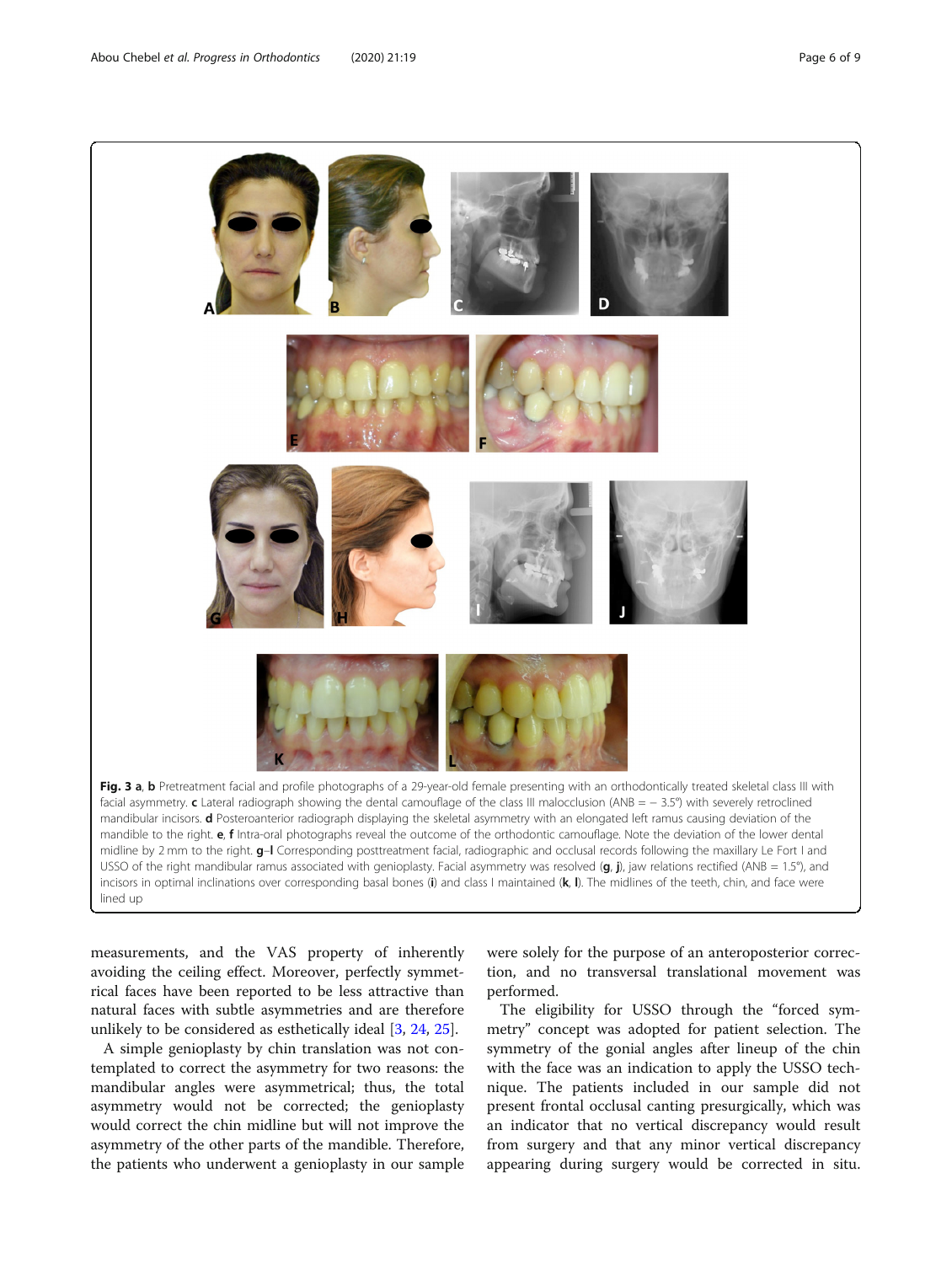Such correction is facilitated by the sequence of mandible-first approach and the sagittal cut that allows the vertical movement between body and ramus.

During the pre-surgical simulation, the mandibular anteroposterior changes and the occlusal plane cant associated with the unilateral sagittal split were anticipated relative to the desired esthetic outcome, taking into consideration the anteroposterior mandibular surgical displacement (advancement or setback) needed to improve the facial profile. The correspondence between sagittal and transverse amounts of displacement followed the descriptions advanced by Beukes et al. [[26\]](#page-7-0) who performed virtual USSO procedures on randomly selected cone-beam scanned mandibles using a specialized 3D software. Accordingly, a 5-mm correction of mandibular asymmetry obtained at the dental midline when the operated side is advanced results in 3.17 mm advancement of the mandibular central incisors; mandibular setback causes 3.56 mm of posterior movement of the incisors. The anticipated anteroposterior movement is compensated by either maxillary advancement or setback depending on the pre-surgical esthetic planning. Patients in our sample did not require a transversal correction greater than 6 mm, thus reducing our maximal anteroposterior mandibular displacement to nearly 4 mm.

A salient question concerns rotation and remodeling of the condyle of the unoperated side, hence the adaptability of this joint. Both the anteroposterior and yaw movements of the mandible are determined by the center of rotation (on the unoperated condyle) and are nearly impossible to accurately simulate, thereby necessitating mandibular correction before maxillary advancement. In the study by Beukes et al., relatively small rotations of the unoperated condyle were reported in midline corrections of less than 5 mm [[26](#page-7-0)]. In another study where the mandibular maximal movement was 7 mm anteroposteriorly, the condyle at the non-operated side rotated only 3–4° within the glenoid cavity, a rotation considered within the range of articular adaptation, ruling out subsequent functional dysfunctions [\[27](#page-7-0)]. To better determine the condylar rotational effect of the non-operated side, focused research employing CBCT images pre and post treatment (if allowed by IRB) should be conducted in relation to short and long-term stability of the results.

We derived our conclusion on stability from the fact that postsurgical results were similar to the control scores 2 years following surgery. In fact, postsurgical occlusion and condylar position are crucial to the maintenance of orthognathic surgery results [[27](#page-7-0)]. In comparisons of occlusal parameters such as dental midline deviation, overbite, and overjet, as well as TMJ dysfunction following BSSRO or USSO in patients with lateral prognathism [\[28](#page-8-0)], no significant differences were found

between treatment groups. The authors concluded that USSO was a stable alternative in patients with asymmetric mandibular prognathism, and reduced the operating time and morbidity when compared to BSSRO.

Our results on the absence of visible condylar root resorption on available panoramic radiographs (after surgery and at least 1 year post-surgery) are in agreement with findings by other authors. In comparison with published reports on USSO, Wohlwender et al. [[29\]](#page-8-0) did not find evidence of resorption or functional outcome when outlines of the condyles and the ascending ramus were digitized and traced on orthopantomographic (OPG) radiographs, and Beukes et al. [\[26](#page-7-0)] did not observe longterm symptoms.

In reports of patients treated with USSO, the patients did not exhibit TMJ dysfunction, pain, limited mouth opening following surgery, or evidence of condylar resorption [[30,](#page-8-0) [31\]](#page-8-0). In the present study, similar results were found but the reported symptoms were not quantified for level of severity. Ideally, and in future research, a scoring system should be used to quantify the level of pain in the various categories of reported TMJ symptoms.

Although several reports on the use of mandibular USSO to correct facial asymmetries have been published [[32](#page-8-0)–[34](#page-8-0)], insufficient data are available to describe the technique and its outcome. Our study included 30 patients, but further studies are needed with larger samples that would also focus on the actual amounts of condylar rotation relative to mandibular movement (advancement or setback). Three dimensional imaging (CBCT) would be optimal to detect condylar position before and after surgery at the level of both joints, but the routine use of CBCT imaging, particularly as postsurgical follow-up, is not yet recommended in daily orthodontic practice because of radiation doses [\[35\]](#page-8-0), and accordingly not allowed at many institutions (including ours). The stability of our surgical results and related TMJ dysfunction was followed up 2 years post-surgery which is a satisfactory time interval, but longer-term observation would be more conclusive.

## Conclusion

1. Unilateral sagittal split osteotomy in patients with class III malocclusion and mandibular asymmetry affecting the chin and rami/angles greatly improved facial symmetry; asymmetry was perceived after surgery at a level similar in control subjects. Underscoring this outcome is the fact that mirrored halves of the face that formed nearly perfectly symmetrical faces approached the absolute score on perfection.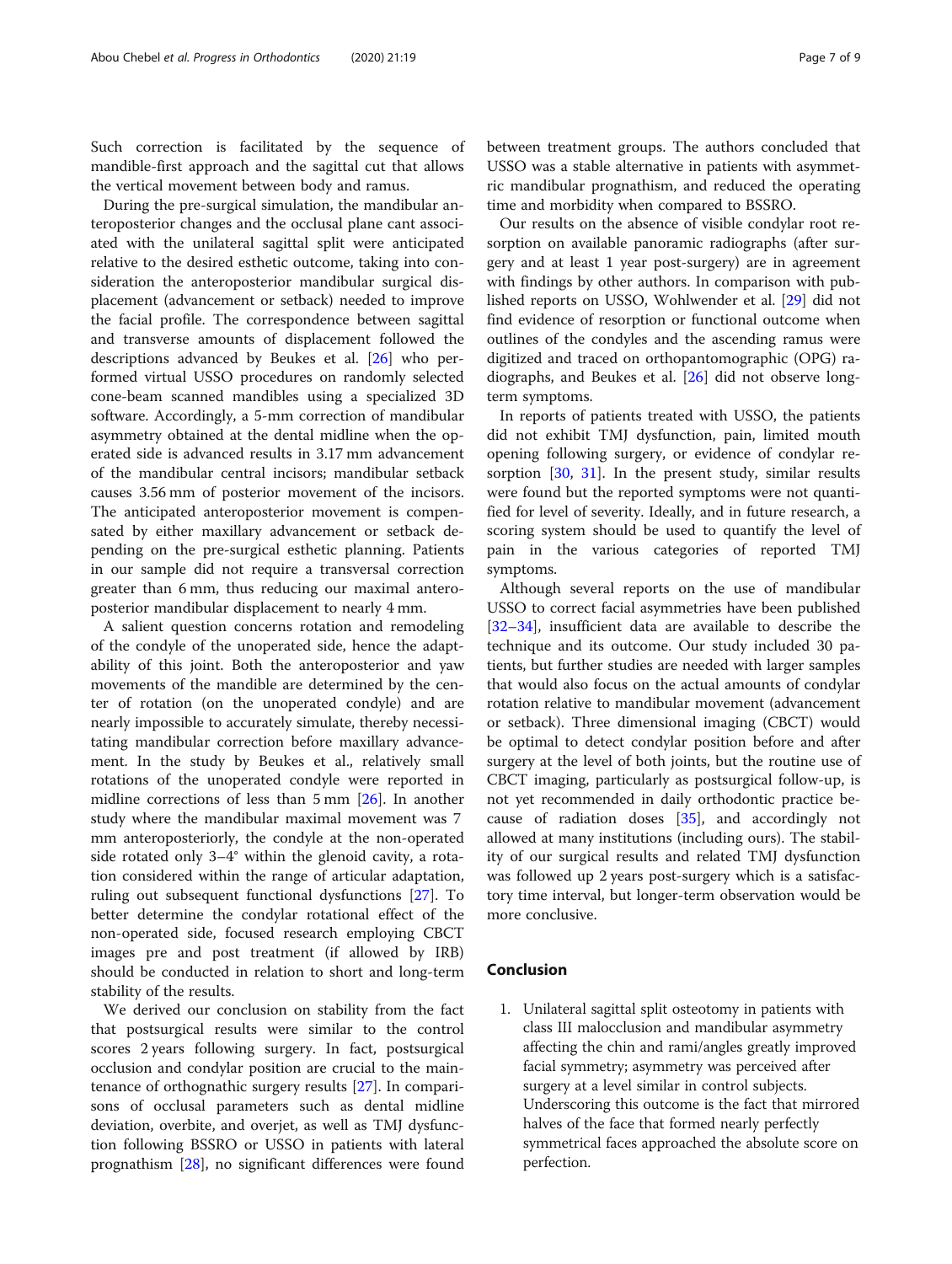- <span id="page-7-0"></span>2. The results were stable 2 years following surgery, reinforcing the proper indication for the USSO procedure and the application of "forced symmetry" as a screening tool to determine eligibility.
- 3. The key element in the planning and execution of the USSO method is the correction of the asymmetry at the level of the ramus and angles.
- 4. When indicated, the advantages of the USSO compared with the BSSO include reduced operating time and surgical trauma.

#### Abbreviations

BSSRO: Bilateral sagittal split ramus osteotomy; USSO: Unilateral sagittal split osteotomy; CBCT: Cone beam computed tomography; CAD/CAM: Computeraided design and computer-aided manufacturing; TMD: Temporomandibular disorder; TMJ: Temporomandibular joint

#### Acknowledgements

The authors acknowledge Dr. Joseph G. Ghafari, Professor and Head of Orthodontics and Dentofacial Orthopedics at the American University of Beirut for his help in editing this manuscript.

#### Authors' contributions

All authors have read and approved the final manuscript content and have contributed significantly in the study and the paper write-up: NAJ underwent the surgical procedures on patients and contributed to the study design and paper write-up; RH conceived the study design and carried out the data collection and write-up of the manuscript; MS participated in the study design, performed the statistical analysis, and helped to draft the manuscript.

#### Funding

Not applicable

#### Availability of data and materials

The datasets used and/or analyzed during the current study are available from the corresponding author on reasonable request.

#### Ethics approval and consent to participate

The study protocol was approved by the Institutional Review Board of the American University of Beirut (ID#: BIO-2017-0447).

#### Consent for publication

Written consent was obtained from the two patients whose facial photographs were displayed in the paper.

#### Competing interests

Not applicable

#### Author details

<sup>1</sup> Division of Orthodontics and Dentofacial Orthopedics, Department of Otolaryngology Head and Neck Surgery, American University of Beirut Medical Center, Beirut, Lebanon. <sup>2</sup>Department of Oral and Maxillofacial Surgery, Faculty of Dental Medicine, Lebanese University, Beirut, Lebanon. <sup>3</sup>Department of Orthodontics, Faculty of Dental Medicine, Lebanese University, Beirut, Lebanon. <sup>4</sup>Department of Forensic Odontostomatology and Human Identification, Faculty of Dental Medicine, Lebanese University, Beirut, Lebanon.

#### Received: 20 November 2019 Accepted: 10 May 2020 Published online: 06 July 2020

#### References

- Schaefer K, Lauc T, Mitteroecker P, Gunz P, Bookstein FL. Dental arch asymmetry in an isolated Adriatic community. Am J Phys Anthropol. 2006; 129(1):132–42.
- Kawamoto HK, Kim SS, Jarrahy R, Bradley JP. Differential diagnosis of the idiopathic laterally deviated mandible. Plast Reconstr Surg. 2009;124(5): 1599–609.
- 3. Zaidel DW, Deblieck C. Attractiveness of natural faces compared to computer constructed perfectly symmetrical faces. Int J Neurosci. 2007; 117(4):423–31.
- 4. Vasconcelos BC, Gonçalves F, Andrade A, Guillen M, Landim F. Mandibular asymmetry: literature review and case report. Braz J Otorhinolaryngol. 2012; 78(4):137.
- 5. Haraguchi S, Takada K, Yasuda Y. Facial asymmetry in subjects with skeletal class III deformity. Angle Orthod. 2002;72(1):28–35.
- 6. Severt TR, Proffit WR. The prevalence of facial asymmetry in the dentofacial deformities population at the University of North Carolina. Int J Adult Orthodon Orthognath Surg. 1997;12(3):171–6.
- 7. Baek SH, Cho IS, Chang YI, Kim MJ. Skeletodental factors affecting chin point deviation in female patients with class III malocclusion and facial asymmetry: a three-dimensional analysis using computed tomography. Oral Surg Oral Med Oral Pathol Oral Radiol Endod. 2007;104(5):628–39.
- 8. Ko EW, Huang CS, Chen YR. Characteristics and corrective outcome of face asymmetry by orthognathic surgery. J Oral Maxillofac Surg. 2009; 67(10):2201–9.
- 9. Legan HL. Surgical correction of patientswith asymmetries. Elsevier. p. 1998; 189-198.
- 10. McAvinchey G, Maxim F, Nix B, Djordjevic J, Linklater R, Landini G. The perception of facial asymmetry using 3-dimensional simulated images. Angle Orthod. 2014;84(6):957–65.
- 11. Bailey LJ, Haltiwanger LH, Blakey GH, Proffit WR. Who seeks surgicalorthodontic treatment: a current review. Int J Adult Orthodon Orthognath Surg. 2001;16(4):280–92.
- 12. Peacock ZS, Lee JS. Modification of the bilateral sagittal split osteotomy for the asymmetric mandible. J Oral Maxillofac Surg. 2011;69(9):2437–41.
- 13. Ellis E. A method to passively align the sagittal ramus osteotomy segments. J Oral Maxillofac Surg. 2007;65(10):2125–30.
- 14. Chebib FS, Chamma AM. Indices of craniofacial asymmetry. Angle Orthod. 1981;51(3):214–26.
- 15. Chu EA, Farrag TY, Ishii LE, Byrne PJ. Threshold of visual perception of facial asymmetry in a facial paralysis model. Arch Facial Plast Surg. 2011;13(1):14–9.
- 16. Grybauskas S, Saiki C, Cintra O, Razukevicius D. A "forced symmetry": surgical planning protocol for the treatment of posterior facial asymmetries. EJCO. 2016;4(2):53–9.
- 17. Ryu HS, An KY, Kang KH. Cone-beam computed tomography based evaluation of rotational patterns of dentofacial structures in skeletal Class III deformity with mandibular asymmetry. Korean J Orthod. 2015;45(4):153–63.
- 18. Goto TK, Langenbach GE. Condylar process contributes to mandibular asymmetry: in vivo 3D MRI study. Clin Anat. 2014;27(4):585–91.
- 19. Naini FB, Donaldson ANA, McDonald F, Cobourne MT. Assessing the influence of asymmetry affecting the mandible and chin point on perceived attractiveness in the orthognathic patient, clinician, and layperson. J Oral Maxillofac Surg. 2012;70(1):192–206.
- 20. Voutilainen A, Pitkäaho T, Kvist T, Vehviläinen-Julkunen K. How to ask about patient satisfaction? The visual analogue scale is less vulnerable to confounding factors and ceiling effect than a symmetric Likert scale. J Adv Nurs. 2016;72(4):946–57.
- 21. Tyan S, Park HS, Janchivdorj M, Han SH, Kim SJ, Ahn HW. Three-dimensional analysis of molar compensation in patients with facial asymmetry and mandibular prognathism. Angle Orthod. 2015;86(3):421–30.
- 22. Chen YJ, Yao CC, Chang ZC, Lai HH, Lu SC, Kok SH. A new classification of mandibular asymmetry and evaluation of surgical-orthodontic treatment outcomes in class III malocclusion. J Craniomaxillofac Surg. 2016;44(6):676–83.
- 23. Fang JJ, Tu YH, Wong TY, Liu JK, Zhang YX, Leong IF, et al. Evaluation of mandibular contour in patients with significant facial asymmetry. Int J Oral Maxillofac Surg. 2016;45(7):922–31.
- 24. Zaidel DW, Cohen JA. The face, beauty, and symmetry: perceiving asymmetry in beautiful faces. Int J Neurosci. 2005;115(8):1165–73.
- 25. Wang TT, Wessels L, Hussain G, Merten S. Discriminative thresholds in facial asymmetry: a review of the literature. Aesthet Surg J. 2017;37(4):375–85.
- 26. Beukes J, Reyneke JP, Damstra J. Unilateral sagittal split mandibular ramus osteotomy: indications and geometry. Br J Oral Maxillofac Surg. 2016;54(2): 219–23.
- 27. Lee W, Park JU. Three-dimensional evaluation of positional change of the condyle after mandibular setback by means of bilateral sagittal split ramus